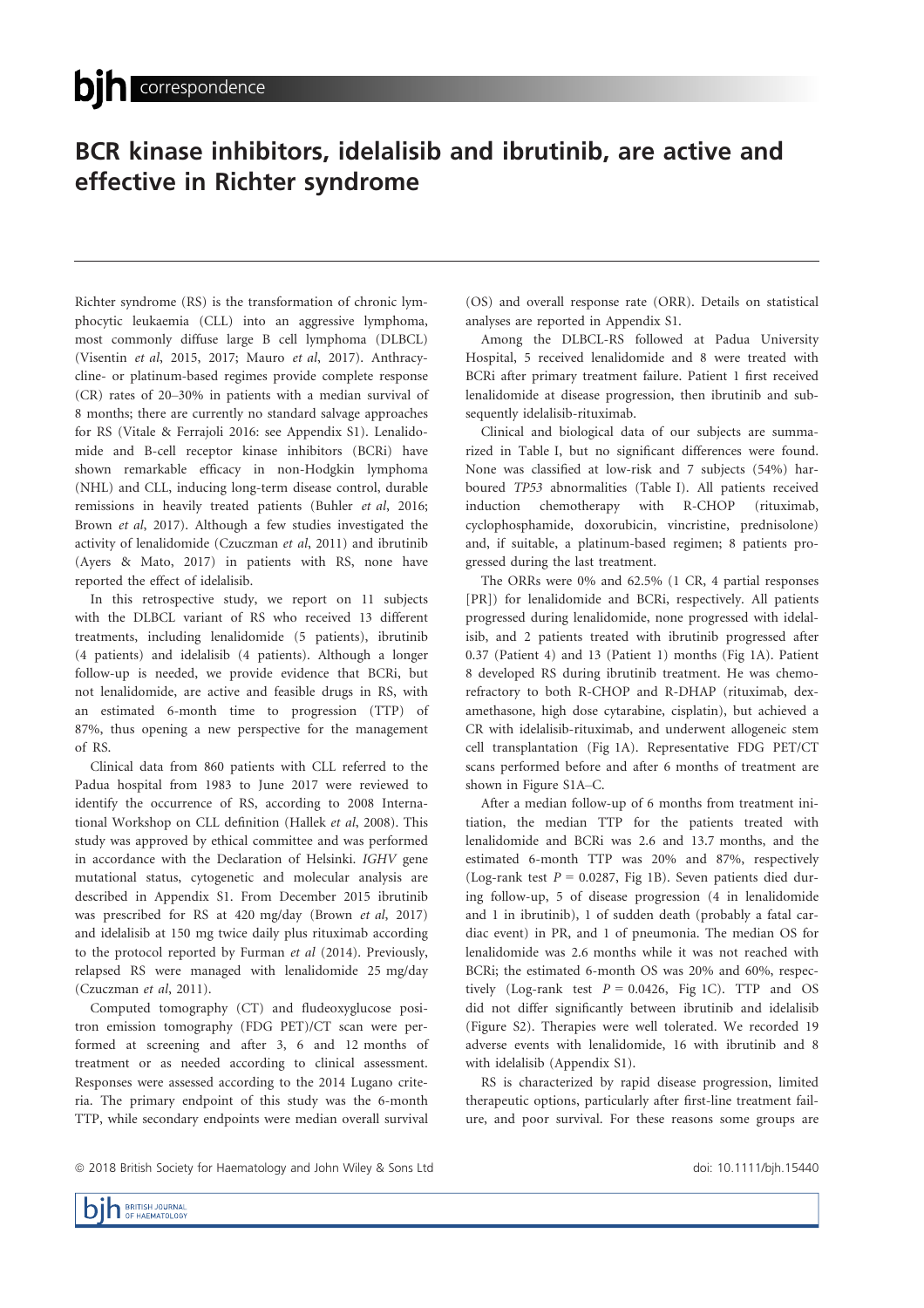#### Correspondence

|  |  |  |  | Table I. Clinical and biological characteristics of patients. |  |  |
|--|--|--|--|---------------------------------------------------------------|--|--|
|--|--|--|--|---------------------------------------------------------------|--|--|

| Variables                                            | All RS patients | Lenalidomide    | Ibrutinib       | Idelalisib       | $P$ values |
|------------------------------------------------------|-----------------|-----------------|-----------------|------------------|------------|
| Number of patients                                   | $11(13)^*$      | 5               | $\overline{4}$  | $\overline{4}$   |            |
| Medium age (years)                                   | $65 \pm 12$     | $60 \pm 14$     | $69 \pm 11$     | $68 \pm 10$      | 1.0000     |
| Gender (Male/Female)                                 | 6/7             | 2/3             | 1/3             | 3/1              | 0.4857     |
| Time to RS (months)                                  | $68.2 \pm 44.9$ | $96.1 \pm 60.3$ | $47.3 \pm 43.6$ | $61.2 \pm 30.5$  | 0.3101     |
| Time to new drugs (months)                           | $11.1 \pm 8.5$  | 7.2 $\pm$ 4.8   | $12.2 \pm 10.1$ | $13.83 \pm 10.5$ | 0.9811     |
| Non-GC type†                                         | 8(62%)          | $3(60\%)$       | $2(50\%)$       | 3(75%)           | 0.7648     |
| Median FDG SUV <sub>max</sub>                        | $13.4 \pm 6.2$  | $15.1 \pm 6.7$  | $11 \pm 4.1$    | $14.4 \pm 8.2$   | 0.5782     |
| Largest node (cm)                                    | $8.1 \pm 4.4$   | $8.3 \pm 5.0$   | $8.3 \pm 2.6$   | $8.1 \pm 6.6$    | 0.6324     |
| Previous therapies $(n)$                             | $2.1 \pm 1.3$   | $1.8 \pm 0.8$   | $2.0 \pm 1.6$   | $2.5 \pm 1.7$    | 0.8611     |
| Cycles of platinum-based therapy and/or R-CHOP $(n)$ | $4 \pm 2$       | $4 \pm 2$       | $3 \pm 3$       | $4 \pm 2$        | 0.9598     |
| Response to last treatment                           |                 |                 |                 |                  |            |
| Disease progression                                  | $8(62\%)$       | $3(60\%)$       | 3(75%)          | $2(50\%)$        | 0.8133     |
| Stable disease                                       | 4(31%)          | $2(40\%)$       | 1(25%)          | 1(25%)           |            |
| <b>B</b> symptoms                                    | 7(54%)          | $2(40\%)$       | 3(75%)          | $2(50\%)$        | 0.7650     |
| Rossi score                                          |                 |                 |                 |                  |            |
| Low                                                  | $0(0\%)$        | $0(0\%)$        | $0(0\%)$        | $0(0\%)$         | 0.5684     |
| Intermediate                                         | 7(54%)          | 2(40%)          | $2(50\%)$       | 3(75%)           |            |
| High                                                 | 6(46%)          | $3(60\%)$       | $2(50\%)$       | 1(25%)           |            |
| Tsimberidou score                                    |                 |                 |                 |                  |            |
| Low                                                  | $0(0\%)$        | $0(0\%)$        | $0(0\%)$        | $0(0\%)$         | 0.3945     |
| Low-intermediate                                     | 2(15%)          | $0(0\%)$        | 1(25%)          | 1(25%)           |            |
| High-intermediate                                    | 7(54%)          | $3(60\%)$       | 1(25%)          | 3(75%)           |            |
| High                                                 | 4(31%)          | $2(40\%)$       | $2(50\%)$       | $0(0\%)$         |            |
| TP53 abnormalities:                                  | 6(46%)          | $2(50\%)$       | 1(25%)          | 3(75%)           | 0.5662     |
| NOTCH1 mutation                                      | 5(39%)          | 2(40%)          | 1(25%)          | $2(50\%)$        | 0.6376     |
| U-IGHV                                               | 7(54%)          | $2(40\%)$       | 3(75%)          | $2(50\%)$        | 0.5684     |
| IGHV4-39                                             | $0(0\%)$        | $0(0\%)$        | $0(0\%)$        | $0(0\%)$         | 1.0000     |
| Clonall related                                      | $8(62\%)$       | $3(60\%)$       | $2(50\%)$       | 3(75%)           | 0.7648     |
| Treatment duration (months)                          | 5.2 $\pm$ 4.3   | $4.2 \pm 4.6$   | $6.4 \pm 6.9$   | $5.1 \pm 2.3$    | 0.8192     |
| Best response                                        |                 |                 |                 |                  |            |
| Complete response                                    | 1(8%)           | $0(0\%)$        | $0(0\%)$        | 1(25%)           | 0.4481     |
| Partial response                                     | 3(23%)          | $0(0\%)$        | 1(25%)          | $2(50\%)$        |            |
| Stable disease                                       | 5(39%)          | 2(40%)          | $2(50\%)$       | 1(25%)           |            |

FDG SUVmax, fludeoxyglucose maximum standardized uptake value; GC, germinal centre; R-CHOP, rituximab, cyclophosphamide, doxorubicin, vincristine, prednisolone; RS, Richter syndrome; U-IGHV, unmutated IGHV gene.

\*11 patients received 13 treatment courses. In particular, Patient 1 received lenalidomide first, then ibrutinib and, at disease progression, idelalisib.

†Non-GC subtype was determined by Hans' algorithm.

‡TP53 abnormalities include deletion and/or mutation.

investigating new monoclonal antibodies (ublituximab and pemprolizumab) and small molecule inhibitors (selinexor, acalabrutinib and TGR-1202) in the treatment of RS (Ayers & Mato, 2017).

Lenalidomide and BCRi have shown remarkable efficacy in NHL and CLL but only a few reports described their efficacy in RS. Lenalidomide has been evaluated in 11 RS patients; the ORR was 0% and grades 3–4 neutropenia was observed in 48% and pneumonia in 3% of patients (Czuczman et al, 2011). Winter et al (2017: see Appendix S1) reported a study of 13 ibrutinib-treated RS patients; the ORR was 46% and 1 patient achieved CR and the median TTP and OS was 3.0 and 7.2 months, respectively. Jaglowski et al (2015) described their experience with ibrutinib combined with ofatumumab in patients with CLL and RS; of the 3 RS patients, one achieved PR and the other 2 stabilized their disease.

Idelalisib, the first in the class of phosphatidylinositol 3-kinase (PI3K) inhibitors, has never been tested in RS. However, ibrutinib resistance is mediated by a dynamic feedback between neoplastic cells and the tumour microenvironment leading to PI3K/AKT activation. Moreover, in vitro inhibition of PI3K has been shown to reverse ibrutinib-resistance and enhance anti-lymphoma activity (Zhao, et al 2017: see Appendix S1). These data might explain the activity of idelalisib in 2 (Patients 1, 5) of our ibrutinib-resistant patients and support the investigation of PI3K inhibitors in this setting.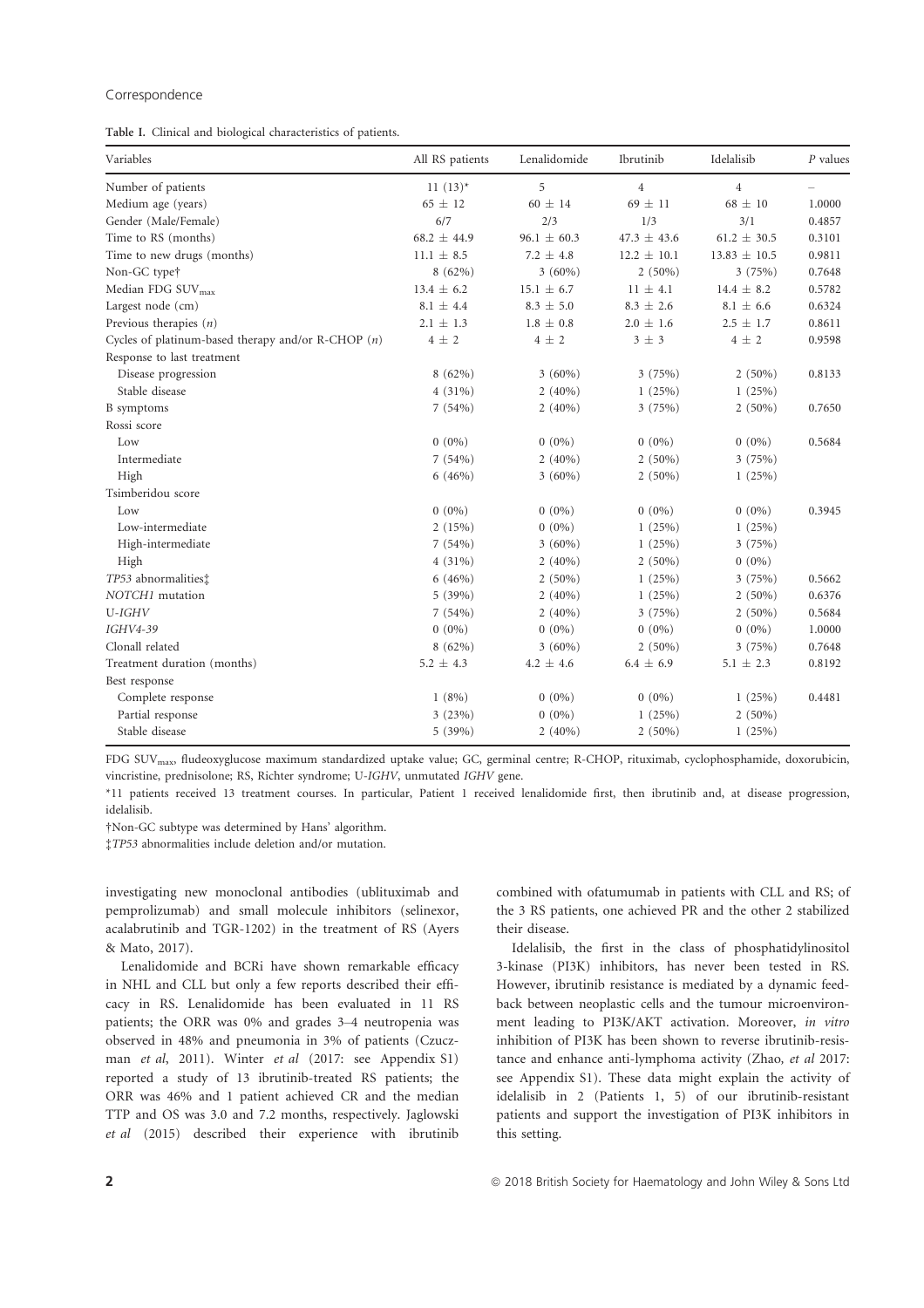



Fig 1. Swimmer and survival plots. (A) Swimming pool plot of patients treated with lendalidomide (top), ibrutinib (middle) and idelalisib (bottom). Head-arrow indicates that the patient is still receiving the drug, | that treatment was stopped and + that the patient has died. (B) Time to progression and (C) overall survival plots. The BCR kinase inhibitors, ibrutinib and idelalisib, produced a significantly delayed progression  $(P = 0.0287)$  and longer survival  $(P = 0.0426)$  when compared to lenalidomide. Allo-SCT, allogeneic stem cell transplantation; BCR, B-cell receptor; CR, complete response; PD, progressive disease; PR, partial response; SD, stable disease.

This study provides encouraging evidence that the BCR pathway inhibitors, idelalisib and ibrutinib, are feasible, effective and well-tolerated salvage drugs in RS. In particular, idelalisib has been shown to be an active drug for RS that developed during ibrutinib treatment. Although a longer follow-up is needed, our data indicate that BCR pathway inhibitors may be active in some patients with Richter transformation.

## Acknowledgements

This work was supported by funds from A.I.R.C. projects to LT (project IG-15397), Gilead Fellowship Program 2017, Ministero dell'Istruzione dell'Università e della Ricerca, AIRC Regional Project with Fondazione CARIPARO and

CARIVERONA, and Regione Veneto on chronic lymphocytic leukaemia. AV received a research fellowship from the University of Padua supported by ONLUS Ricerca per Credere nella Vita. We would like to thank Professor Chiara Briani for kindly revising the paper.

## Authorship contributions

AV designed the study, performed statistical analysis, evaluated the patients and wrote the article; SI, ES, SP, FP provided intellectual input and evaluated the patients; FF performed biological assays and provided intellectual input; MP performed histological assays; LB and MF performed cytogenetic and molecular analyses; SV performed CT scans; MG and MB performed FDG PET-CT scans; FP, GS and LT